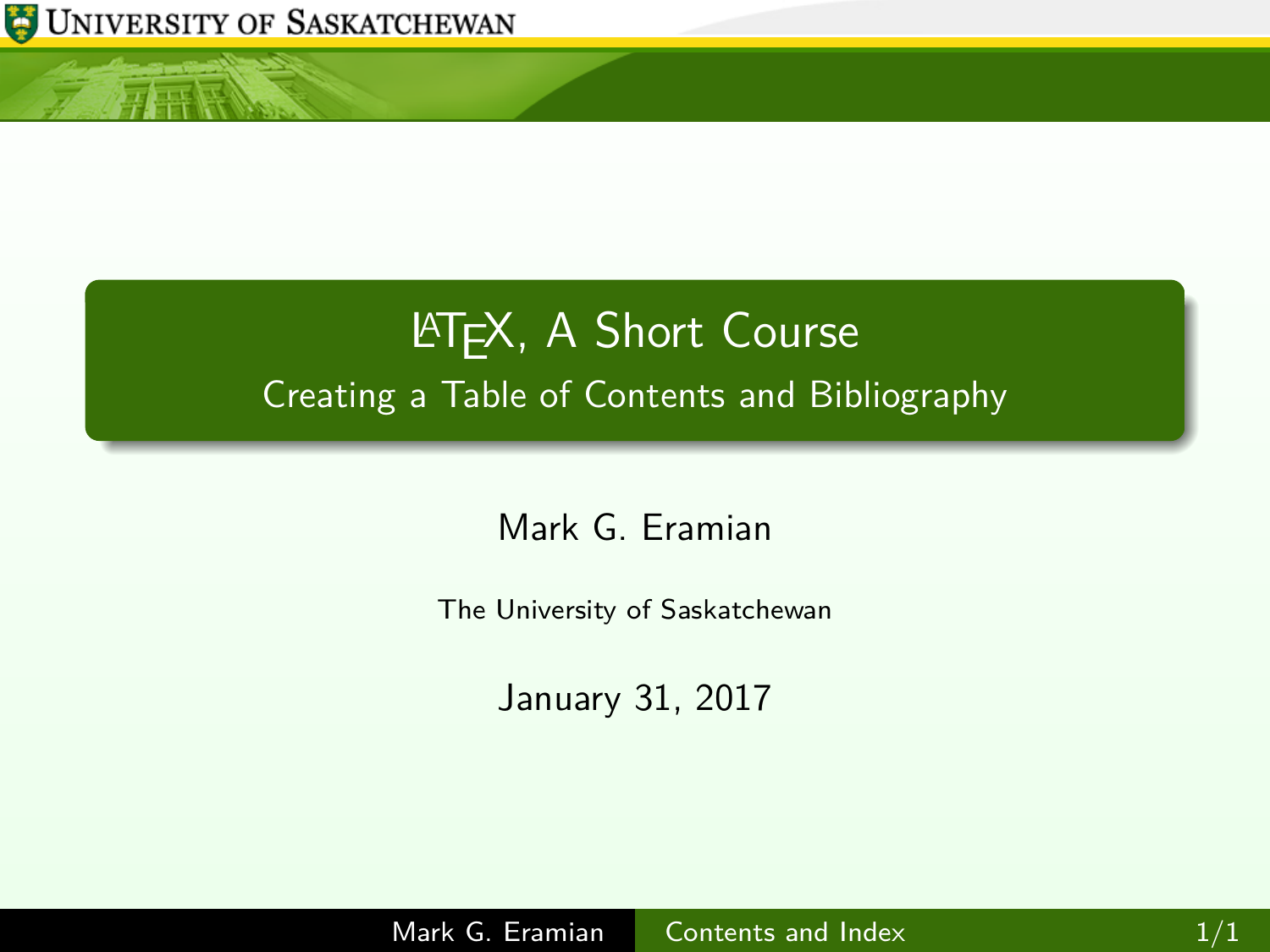## **Tables of Contents (TOC)**

- $\bullet$  If you are using the sectioning macros \chapter, \section, etc., then creating a table of contents for your document couldn't be easier.
- All that is needed is to put

\tableofcontents

wherever you want the TOC to appear (usually just after the title page and abstract).

- A table of contents is automatically generated from the chapter/section/subsection headings.
- Take a look at workfiles/toc.tex for an example.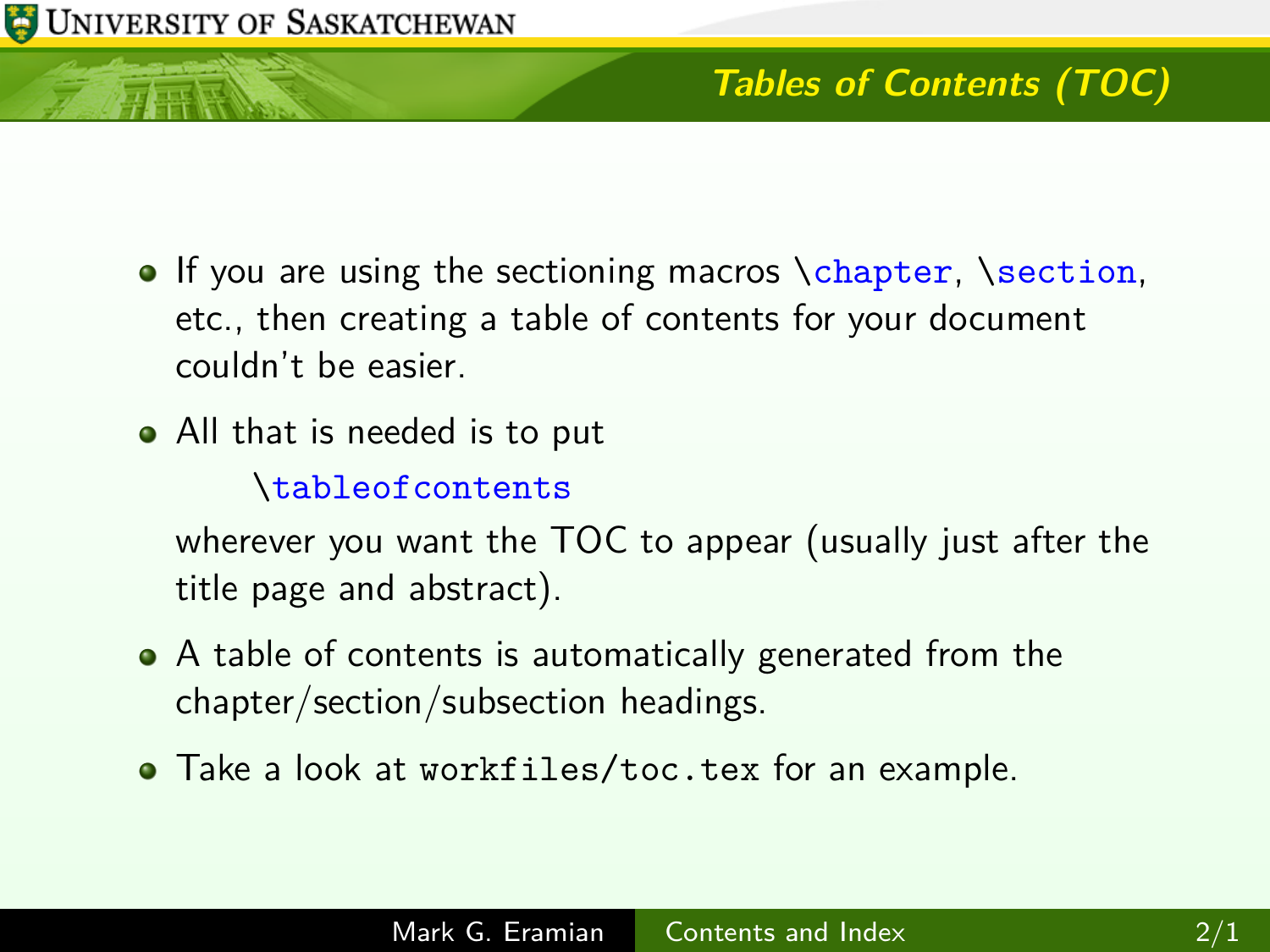- **•** There is one little trick to Tables of Contents
- You always need to run LATEX twice to get the most recent TOC.
- This is because the \tableofcontents command usually appears before the information it is meant to be typesetting!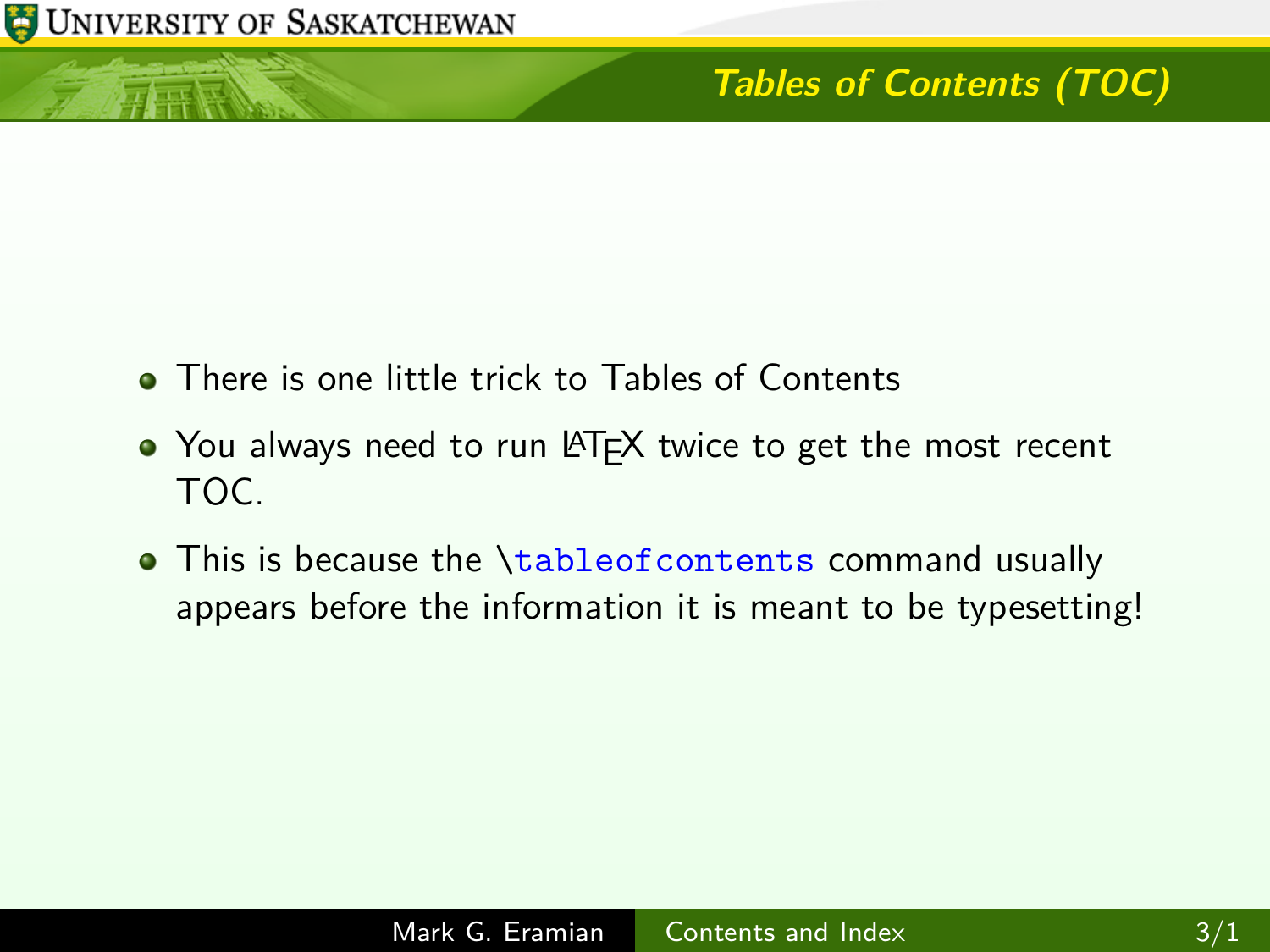

#### **Lists of Figures and Tables**

- The optional \caption command which can be used in floating table and figure environments also records information which can be used to create lists of tables and figures.
- Just as you would place \tableofcontents where you want the TOC to appear, place the commands \listoffigures

\listoftables

where you want these lists to appear.

• Try writing \listoffigures\newpage just after \maketitle in your workfiles/eps.tex file.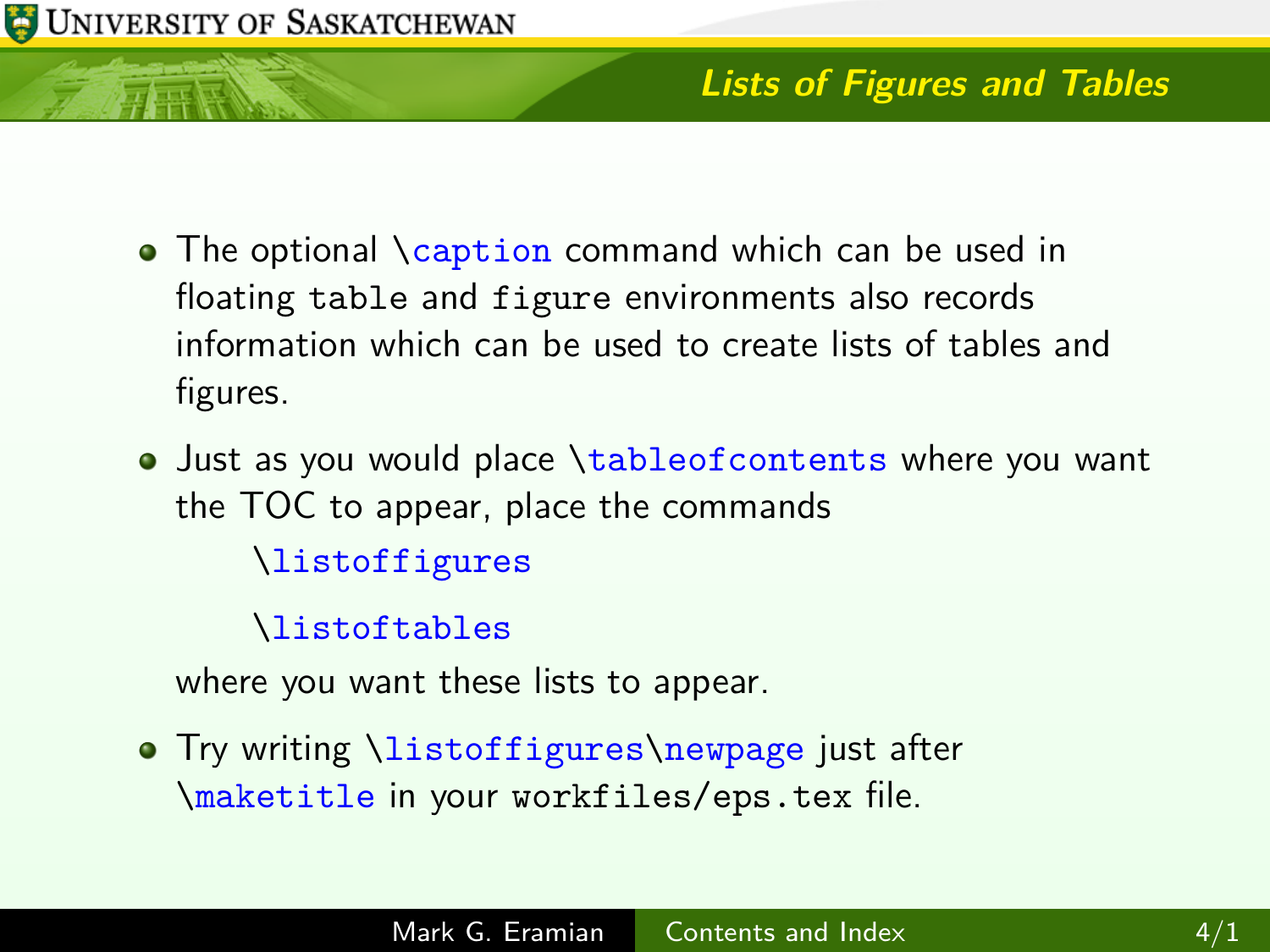- So your research is done and your thesis is written up. But wait, you forgot to type up the bibliography!
- You quickly type out all of your references but you've inevitably left inconsistencies in the punctuation and formatting of the various citations and your supervisor covers your bibliography in red ink.
- Why worry about formatting your citations when  $\text{BisT}_{F}X$  can do it for you!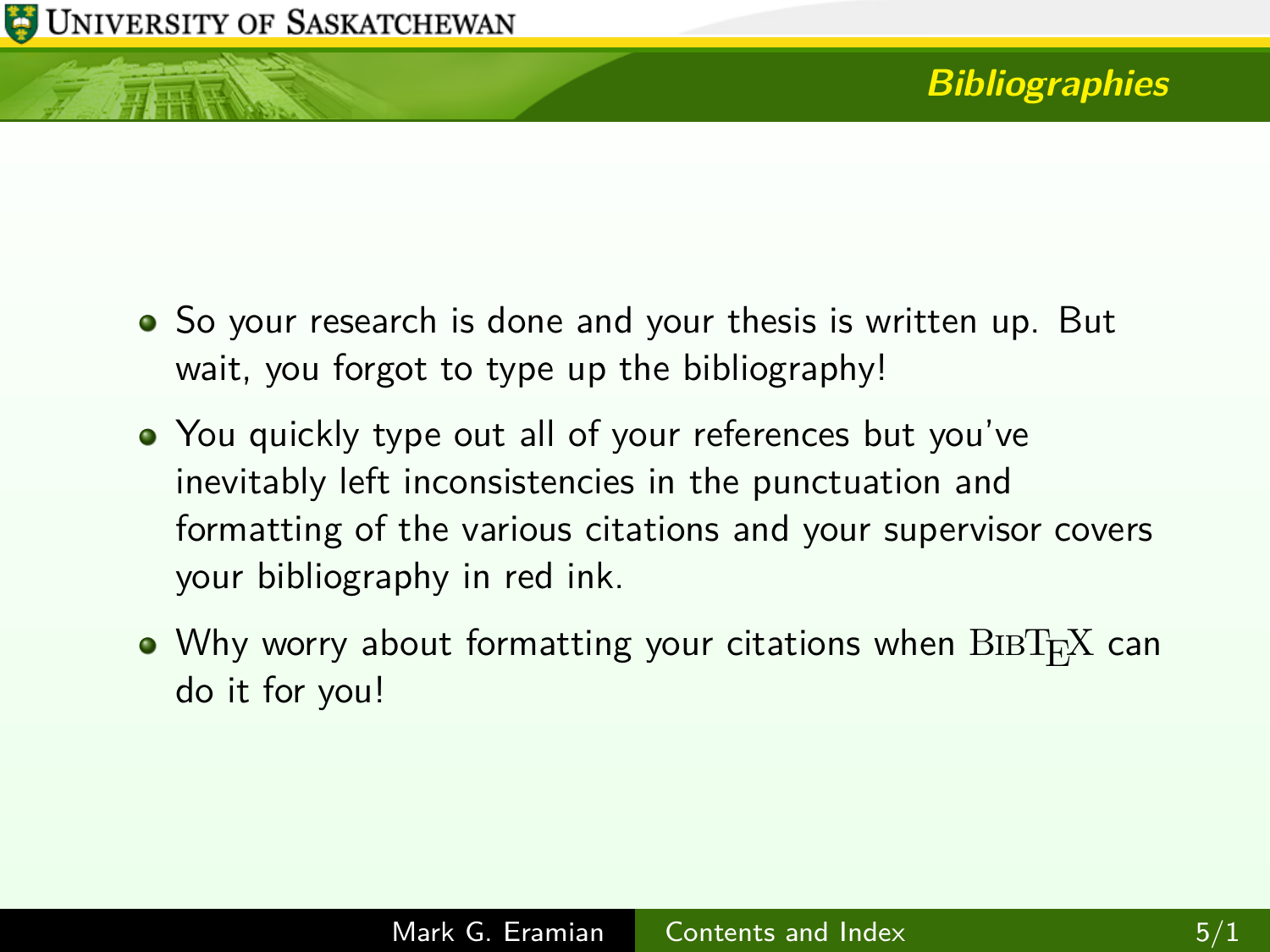

有耳豆

- $\bullet$  BIBT<sub>E</sub>X translates bibliographic databases into a properly formatted citation list according to the pre-defined bibliographic style that you choose.
- All you have to do type up the database and  $\text{BiBT}_{\text{F}}X$  does the rest.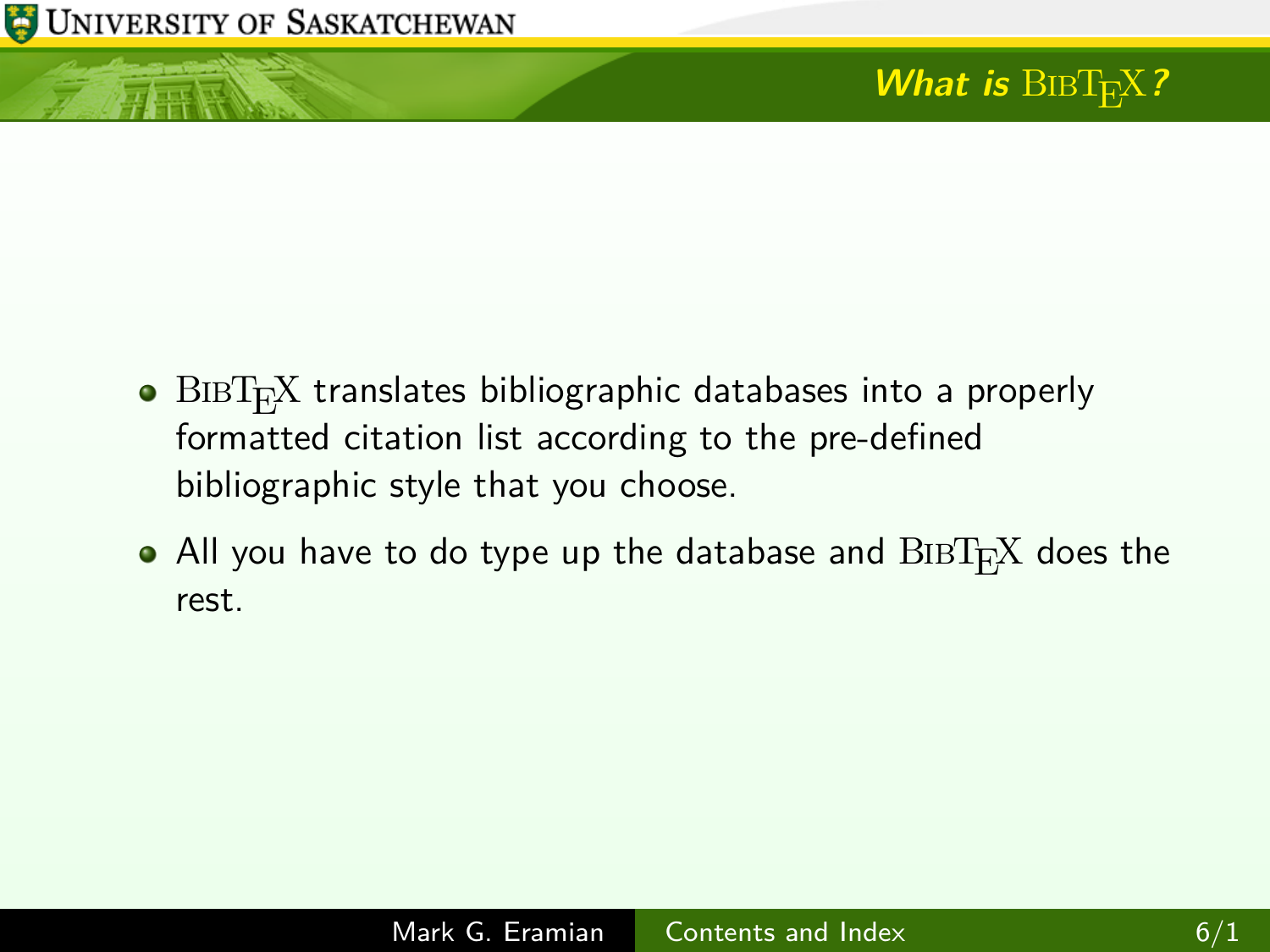

- Bibliographic databases are plain text files that give the details of each reference.
- They are stored in files with a .bib extension.
- There are various types of entries for different kinds of citations, for example:
	- **a** book
	- conference proceedings
	- journal paper
	- $e$  etc.
- Each kind of entry must possess one or more required data fields, and possibly some optional fields.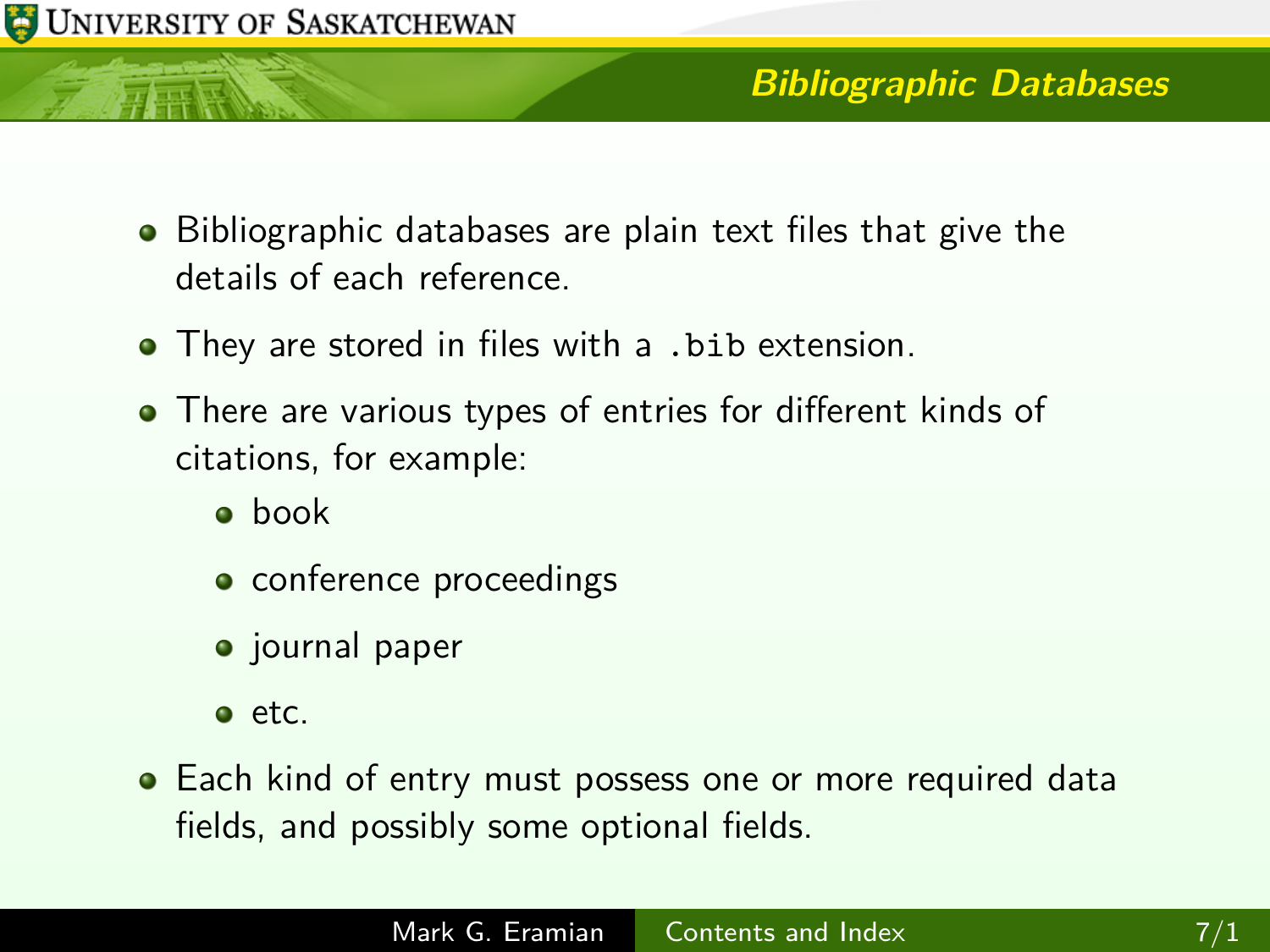在底层

#### **Bibliographic Databases**

Let's look at a sample database entry:

```
@article { connors : trivedi ,
author="R. W. Connors and M. M. Trivedi and C. A. Harlow",
title=" Segmentation of a high-resolution urban scene using texture operators",
journal=" Computer Vision, Graphics, and Image Processing",
volume = 25,
number = 3.
p_{\text{B}}ges = "273 - -310".
year = 1984}
```
General form is:

```
@ < entry _ type > { < entry _ name >,
< field > =" < field _ contents >" ,
...
}
```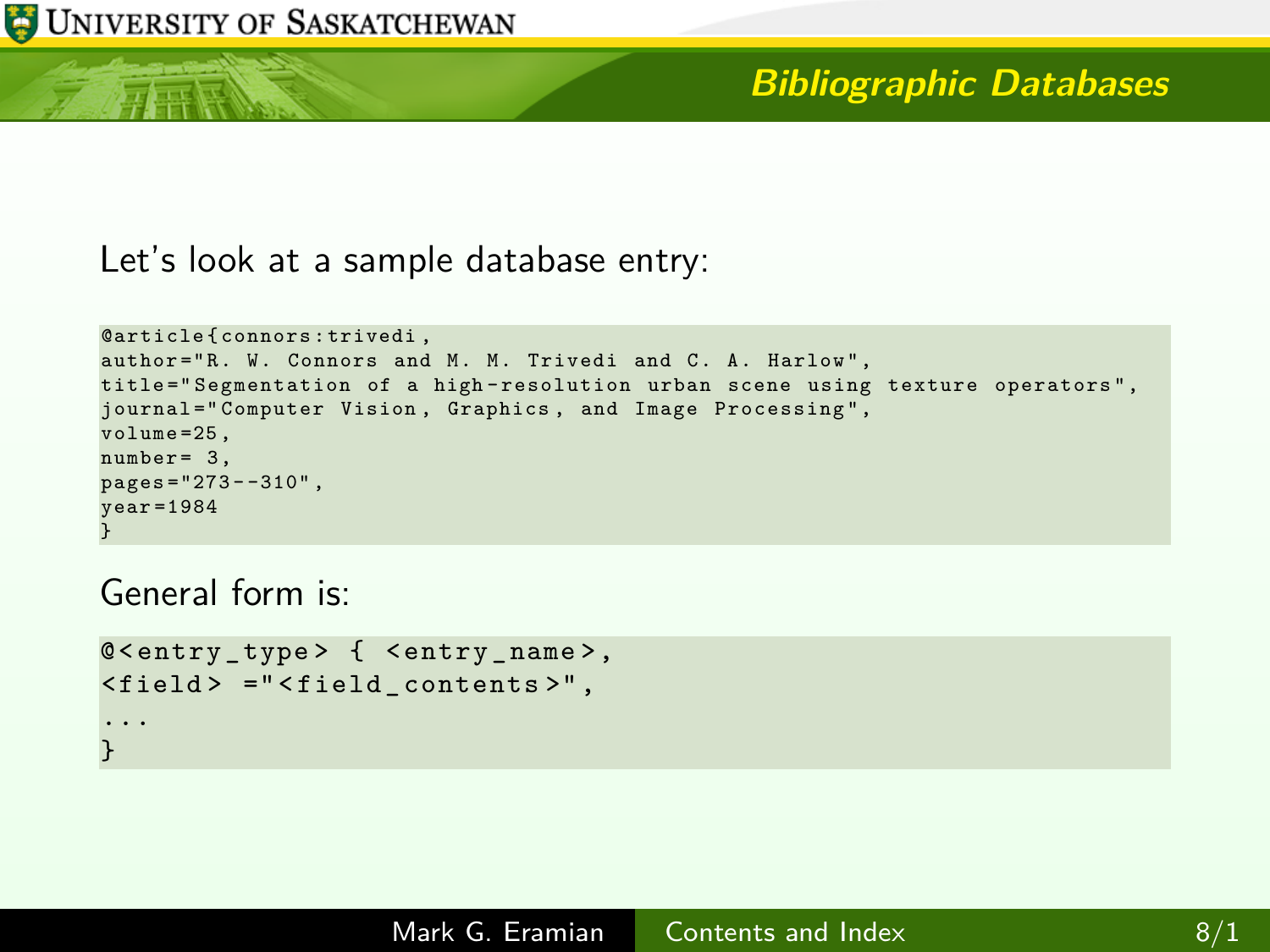## **Types of bibliography entries**

- A non-exhaustive list of  $BIBT<sub>E</sub>X$  entry types:
	- **•** book: A book with a definite publisher.
	- **•** boolket: A printed or bound work without a publisher.
	- inbook: A part of a book (chapter, section) 0
	- incollection: A part of a book that has its own title.
	- **O** inproceedings: An article in a conference proceedings.
	- manual: Technical documentation 0
	- mastersthesis: An MSc thesis.  $\bullet$
	- misc: A work that fits no other category. 0
	- phdthesis: A PhD thesis.
	- **O** proceedings: An entire conference proceedings.
	- $\bullet$  techreport: Technical report by a school or institution.
	- unpublished: An unpublished work with an author and title.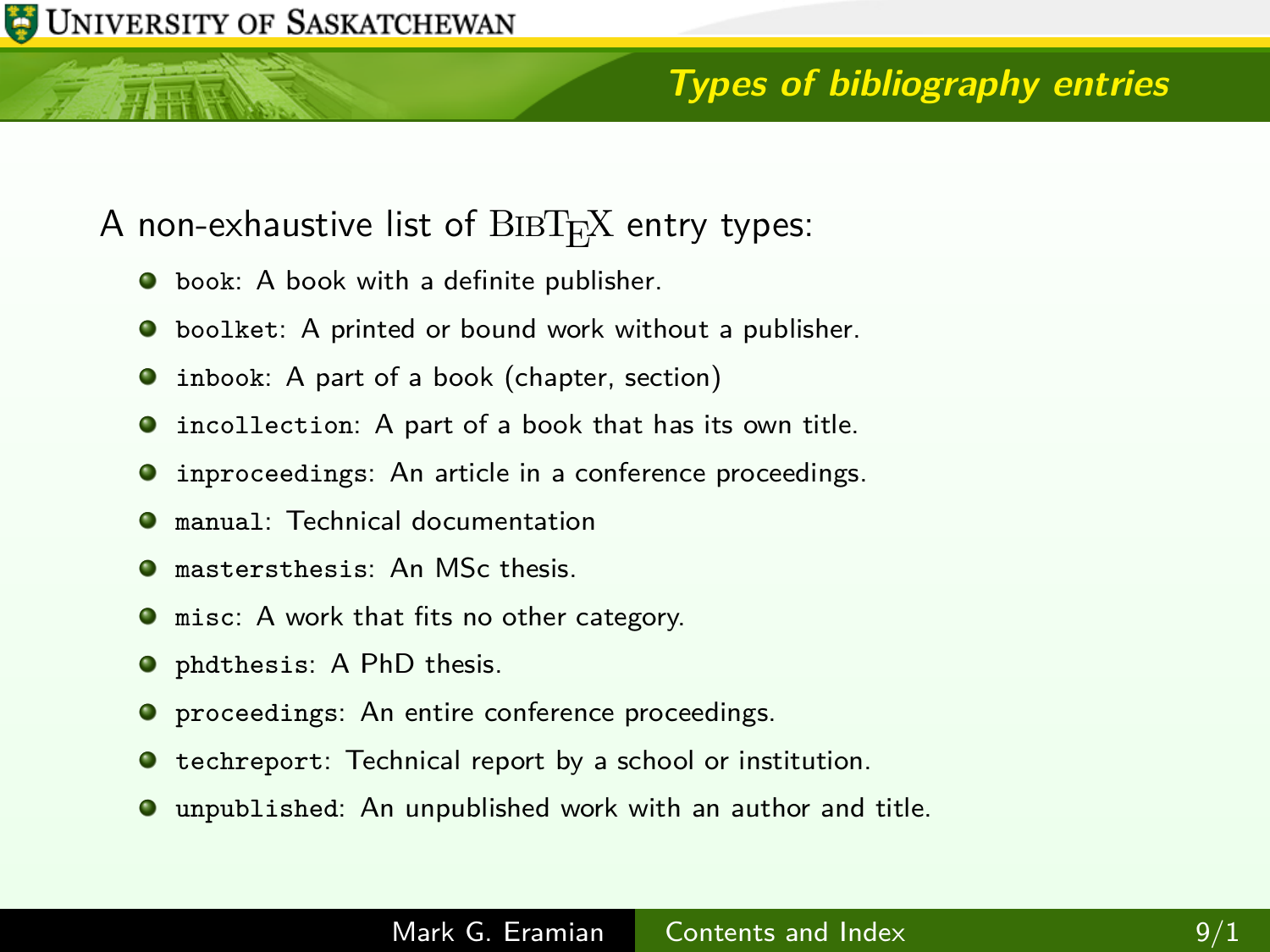

- Once your bibliographic database is complete, you need to choose the bibliography style.
- The bibliography style determines the precise formatting of the citations.
- Built-in styles are:
	- plain: Entries ordered alphabetically, identified by a number in square brackets (this is the usual, and the default choice).
	- unsrt: As plain except entries are typeset in the order which they are cited in the text.
	- alpha: As plain except entries are identified by an abbreviation of the author's name plus year of publication.
	- abbrv: As plain except listing is shortened by abbreviating author's first names, months, and journal names.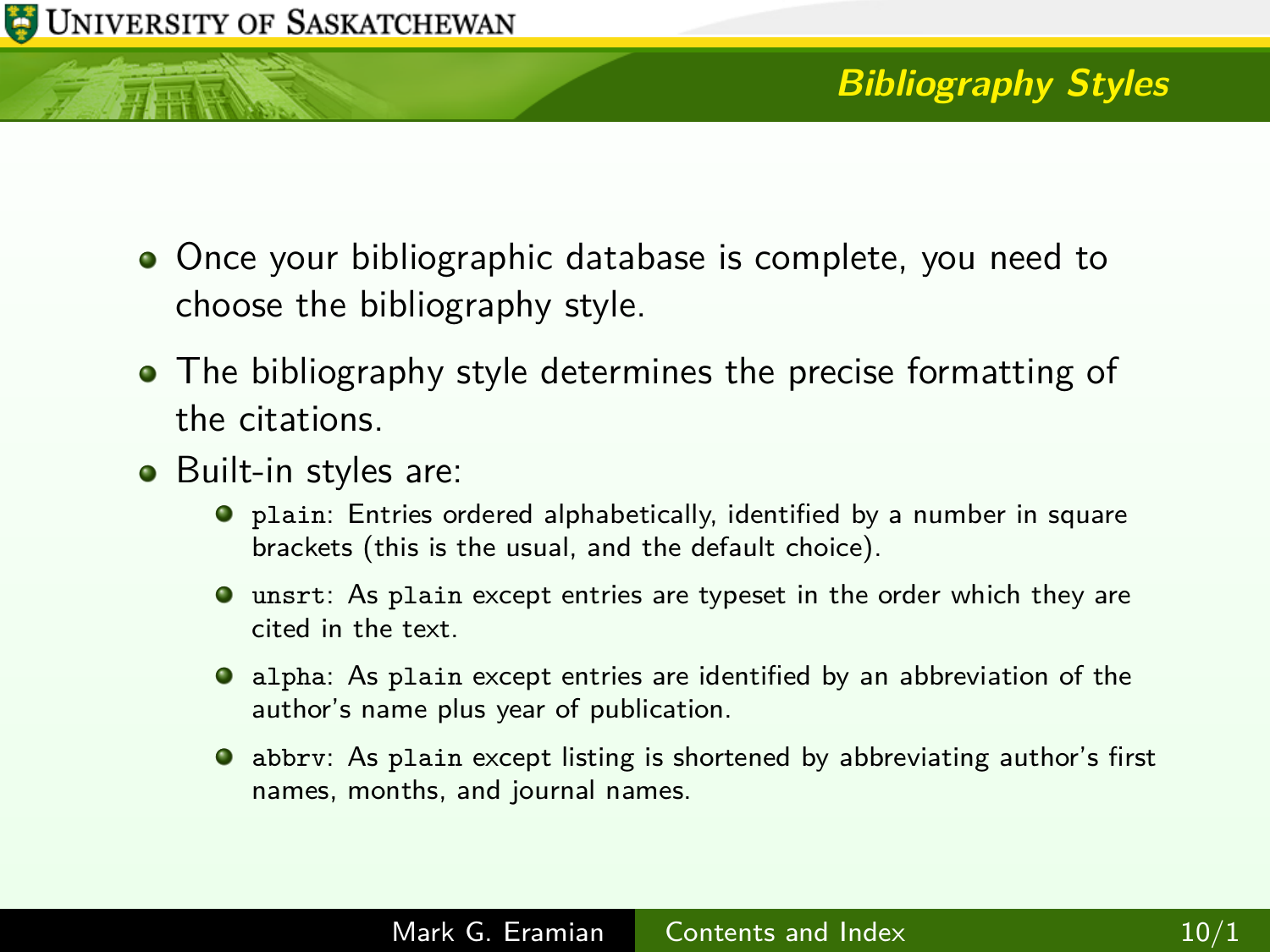

小豆腐

# **Bibliography Styles**

- Additional styles may be obtained and are often provided by journals for their own particular styles.
- Bibliography style files have the extension . bst.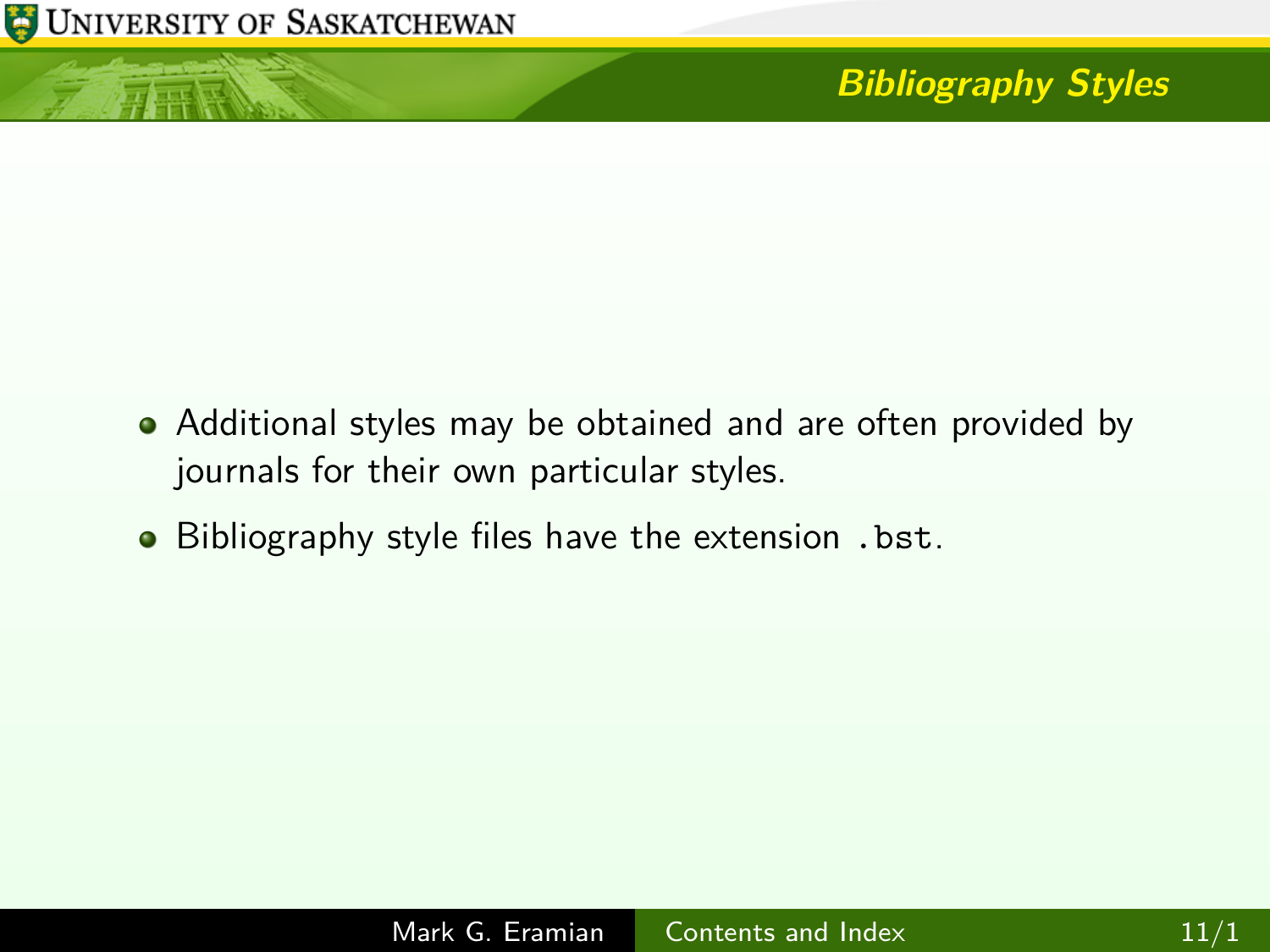# **Placing the Bibliography Listing**

• To specify where to typeset the bibliography listing, use the command:

\ bibliography {*databasename* }

To select the bibliography style (default is plain), use the following command just before the \bibliography command:

\ bibliographystyle {*stylename* }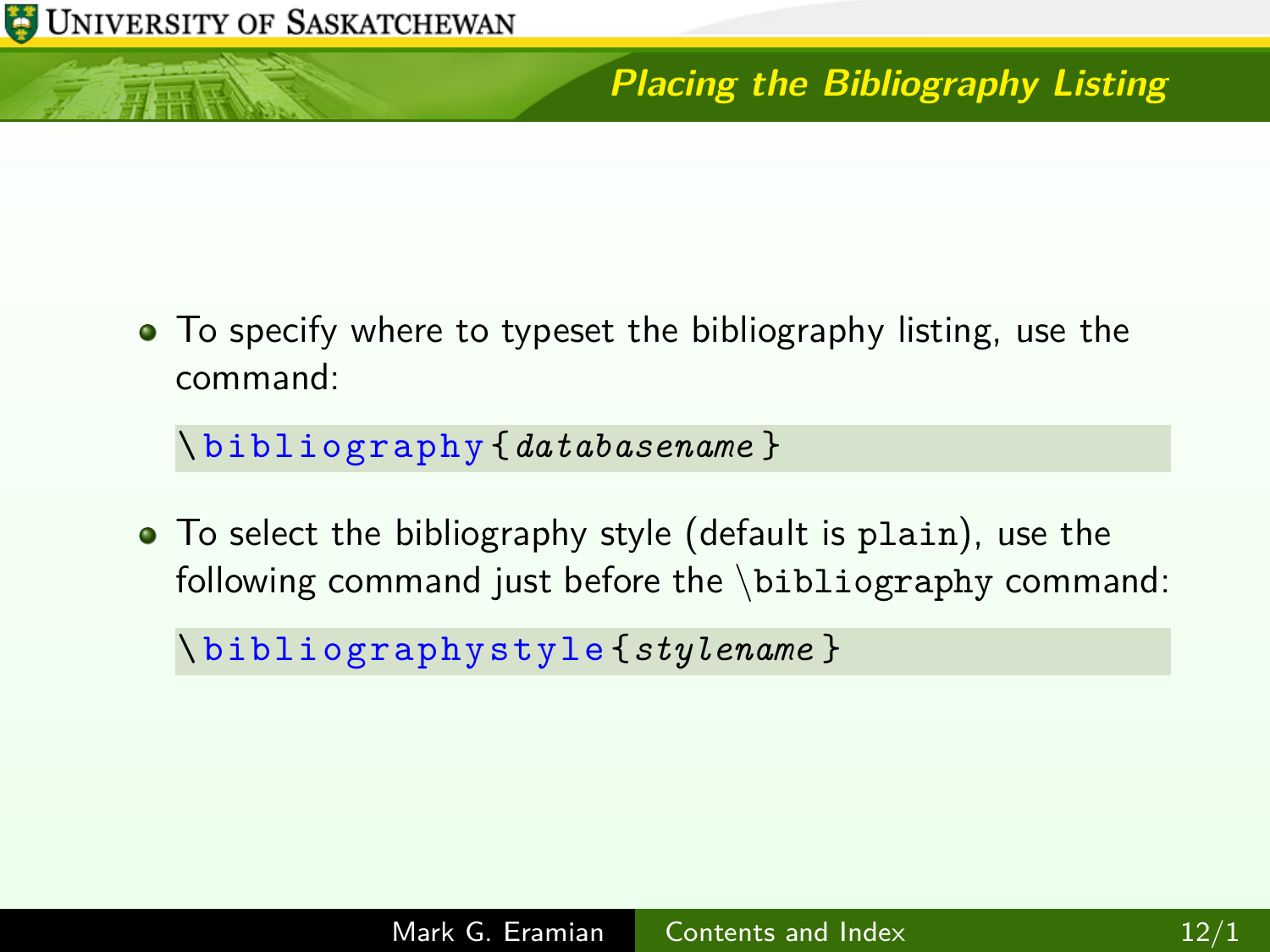

#### **Placing Citations in the Text**

- Whenever you want to refer to a bibliography entry in the text, use the \cite command.
- Example: suppose we have a bibliography entry called eramian1.
- We could then write the following:

```
The experiment was conducted as described in
\cite { eramian 1 }.
```
• The **\cite command typesets as the reference identifier**. For the plain style, it typesets as a number in square brackets. The number is automatically determined from the alphabetizing of the bibliography and will automatically change if you add or remove entries in the bibliography database.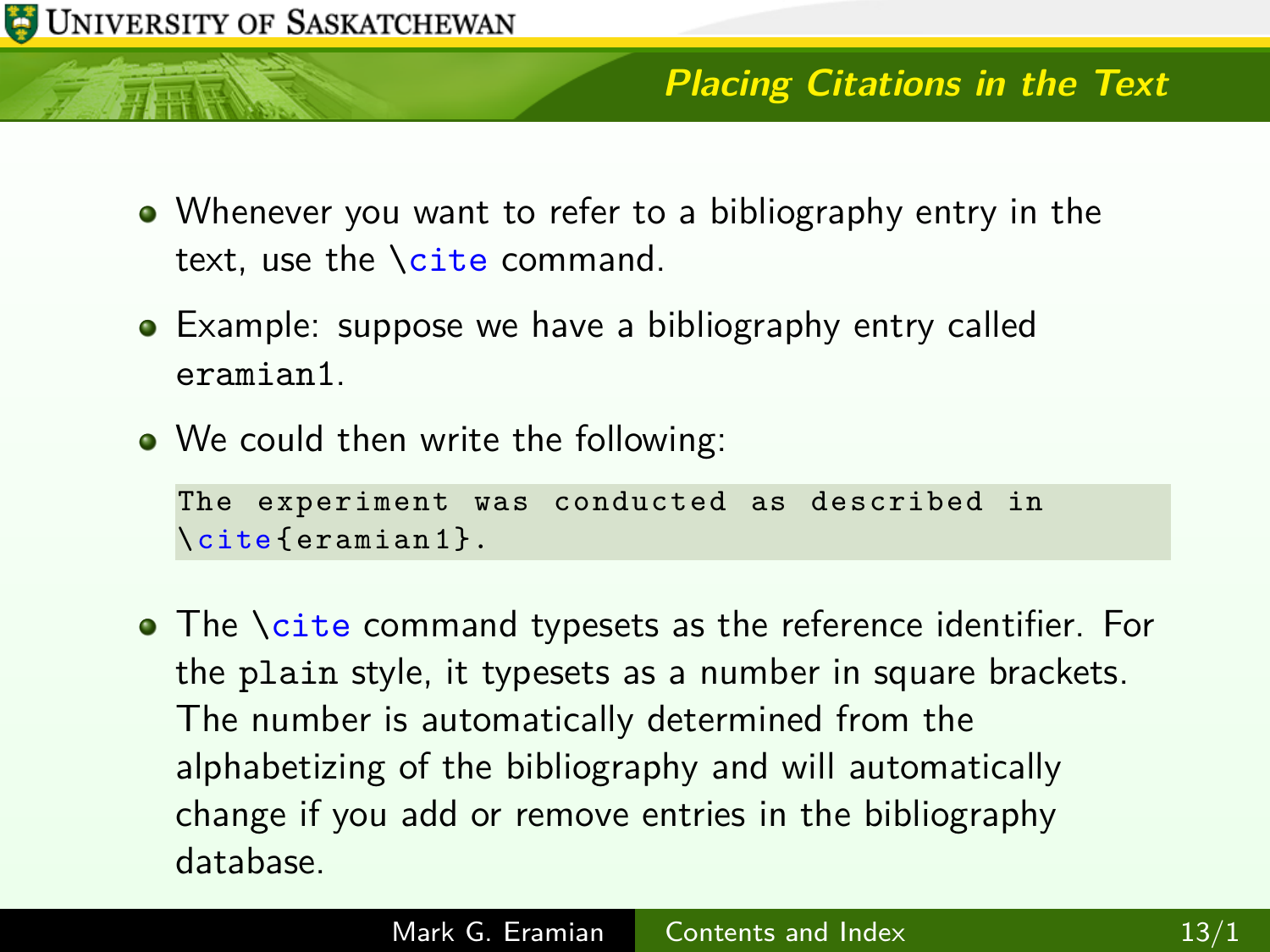ਜਦ ਵਿੱ

# **Invoking** BIBT<sub>E</sub>X

- Ok, suppose you've got everything in place:
	- Bibliographic database is ready.
	- The \bibliography command is in your document.
	- You've optionally specified a bibliography style.
	- You've placed your \cite commands throughout the text.
- Now what?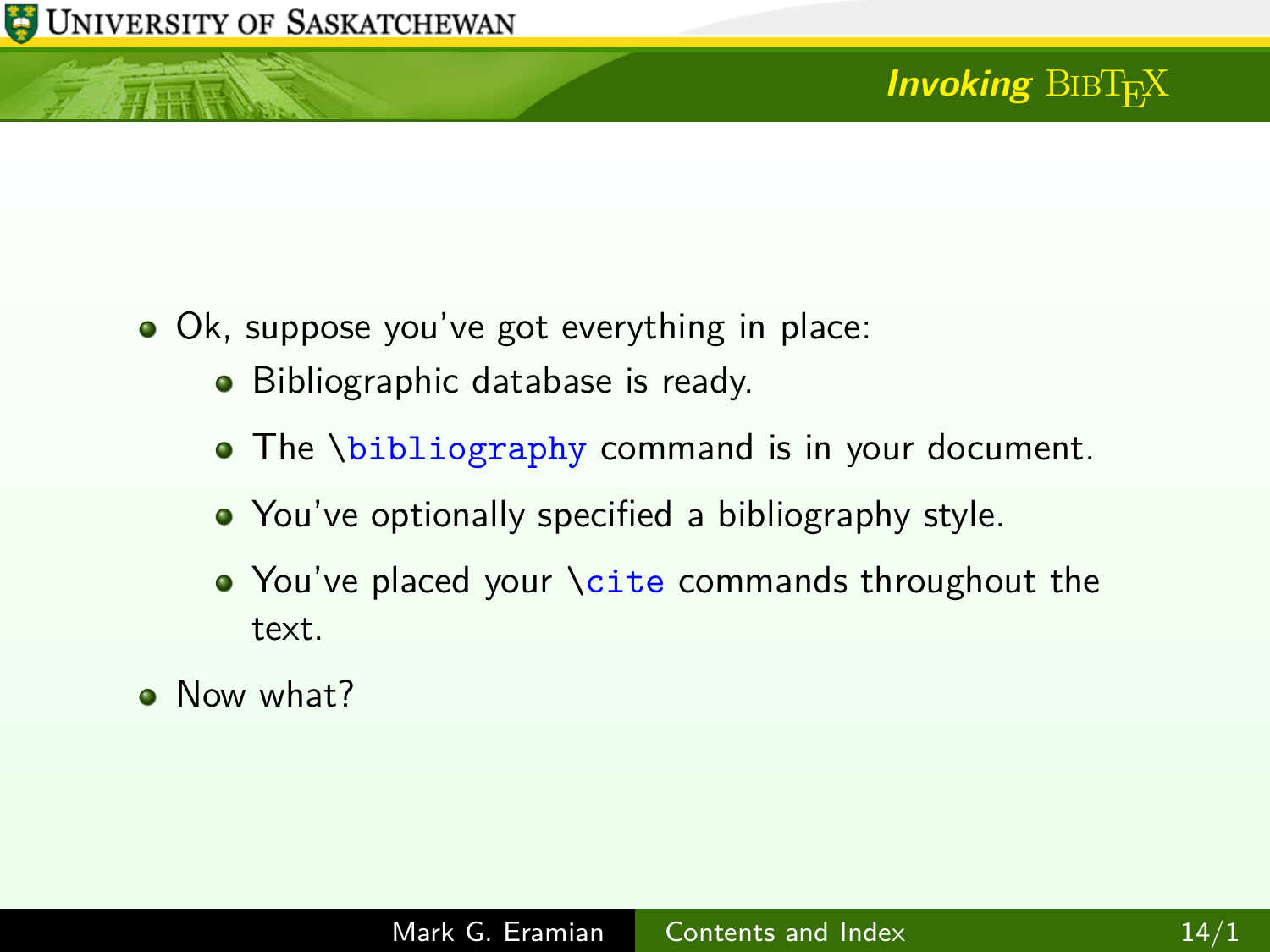- To typeset your bibliography, you need to execute the following Linux commands:
	- pdflatex documentname
	- bibtex documentname (**not** databasename!)
	- pdflatex documentname (yes, again!)
	- pdflatex documentname (and again, one more time)
- Now when you view your document, you should see the bibliography entries and the inline citations.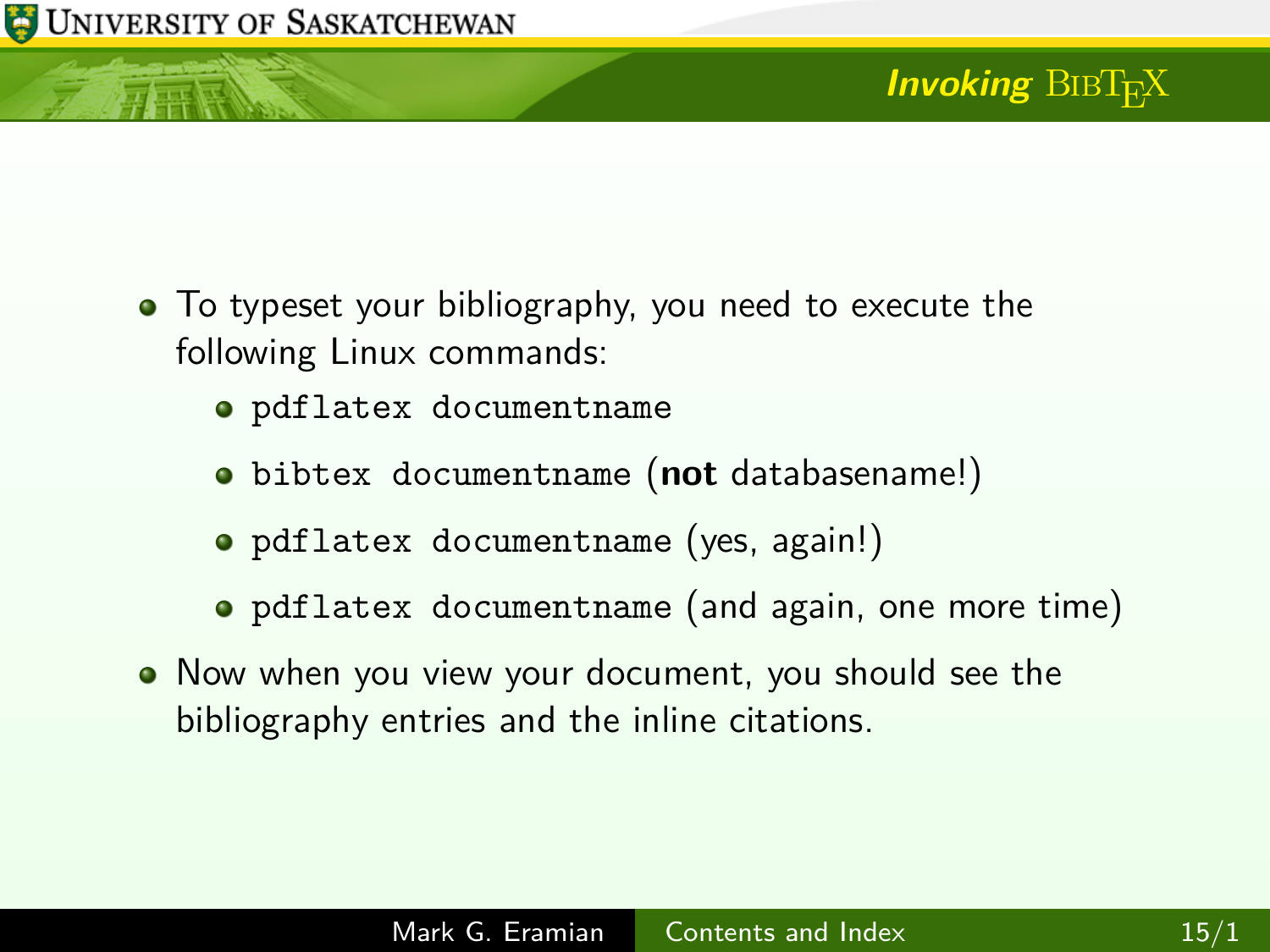## **Why do some of my entries not show up?**

- **•** Entries will only appear in the bibliography listing if they are cited in the text with the \cite command.
- This is why you sometimes need to run LATFX twice to observe changes in the bibliography listing.
- **If** you really really want to have all entries printed, whether cited or not, use the command:

\ nocite {\*}

• This must appear before the \bibliography command.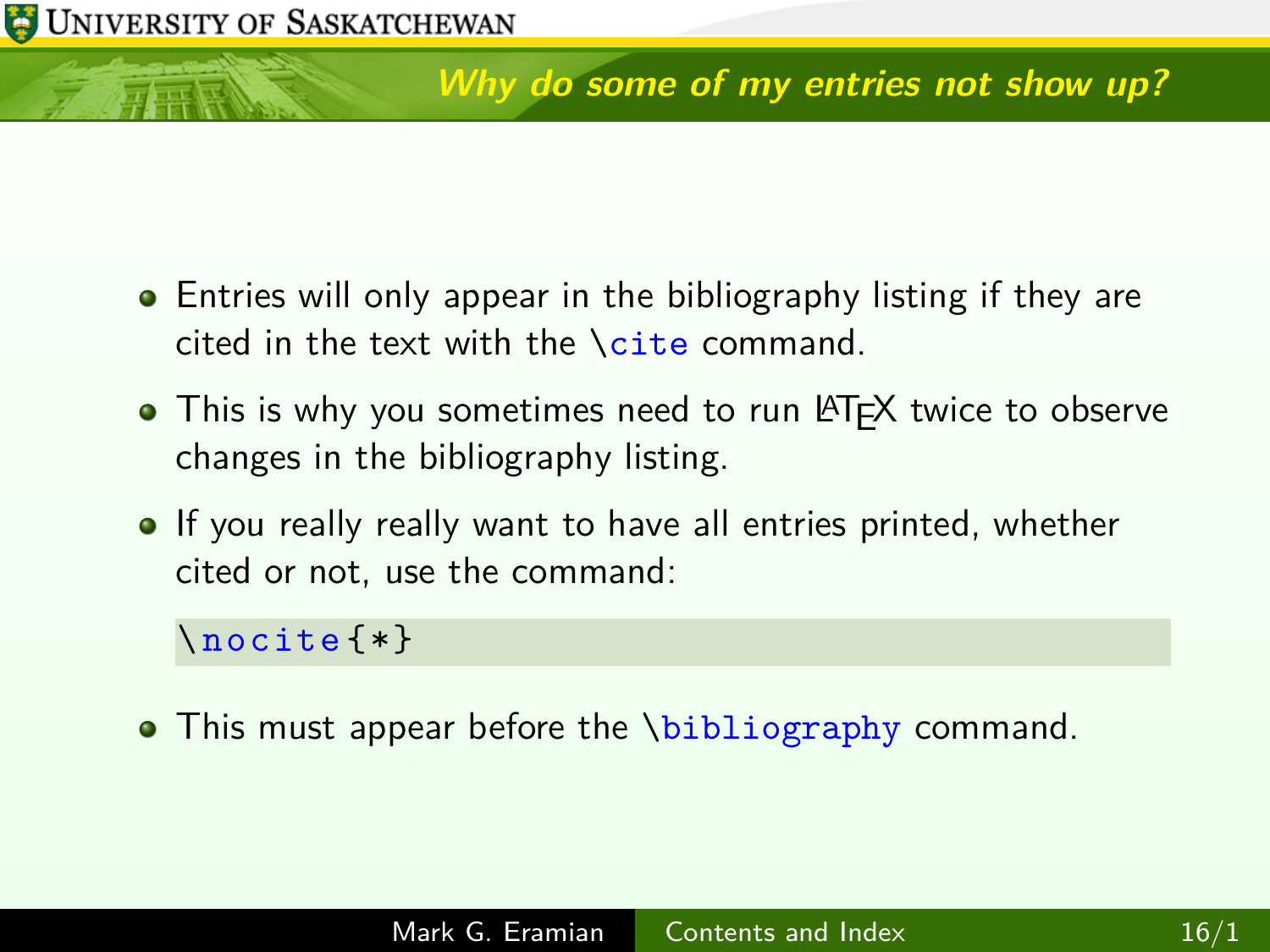市下版

## **Listing Multiple Authors**

- Many books and papers have more than one author. They all must be listed in a single author field.
- Separate the names of all authors with the word and no matter how many authors there are. Do not use commas or the author names will be typeset incorrectly!  $\text{BIBT}_{F}X$  will format the author list automatically, according to the bibliography style in use.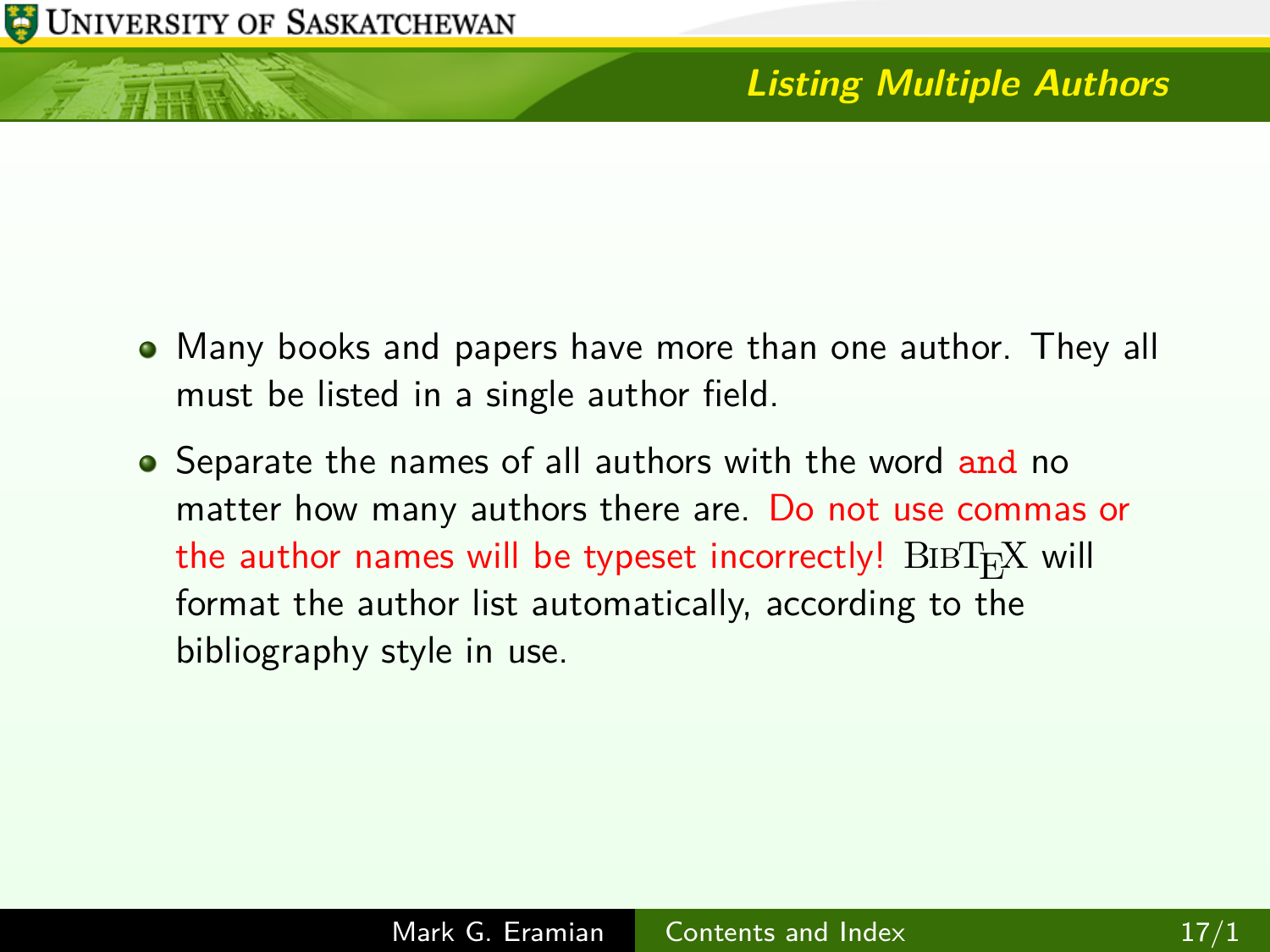- $\bullet$  Normally  $\text{BIBT}_{F}X$  does what it wants to the capitalization of the title of the citation according to the bibliography style.
- To protect the capitalization of a word in a title, enclose the capital letters in curly braces:
	- The title: The Life and Times of Noam Chomsky should be given in the  $\rm BIBT_FX$  entry as:

title="The Life and Times of {N}oam {C}homsky",

- To use math mode in a title, open a new set of curly braces:
	- The title: *The Pythagorean Theorem:*  $x^2 + y^2 = z^2$ should be entered

title="The {P}ythagorean Theorem: {\$xˆ 2+yˆ 2=zˆ 2\$}",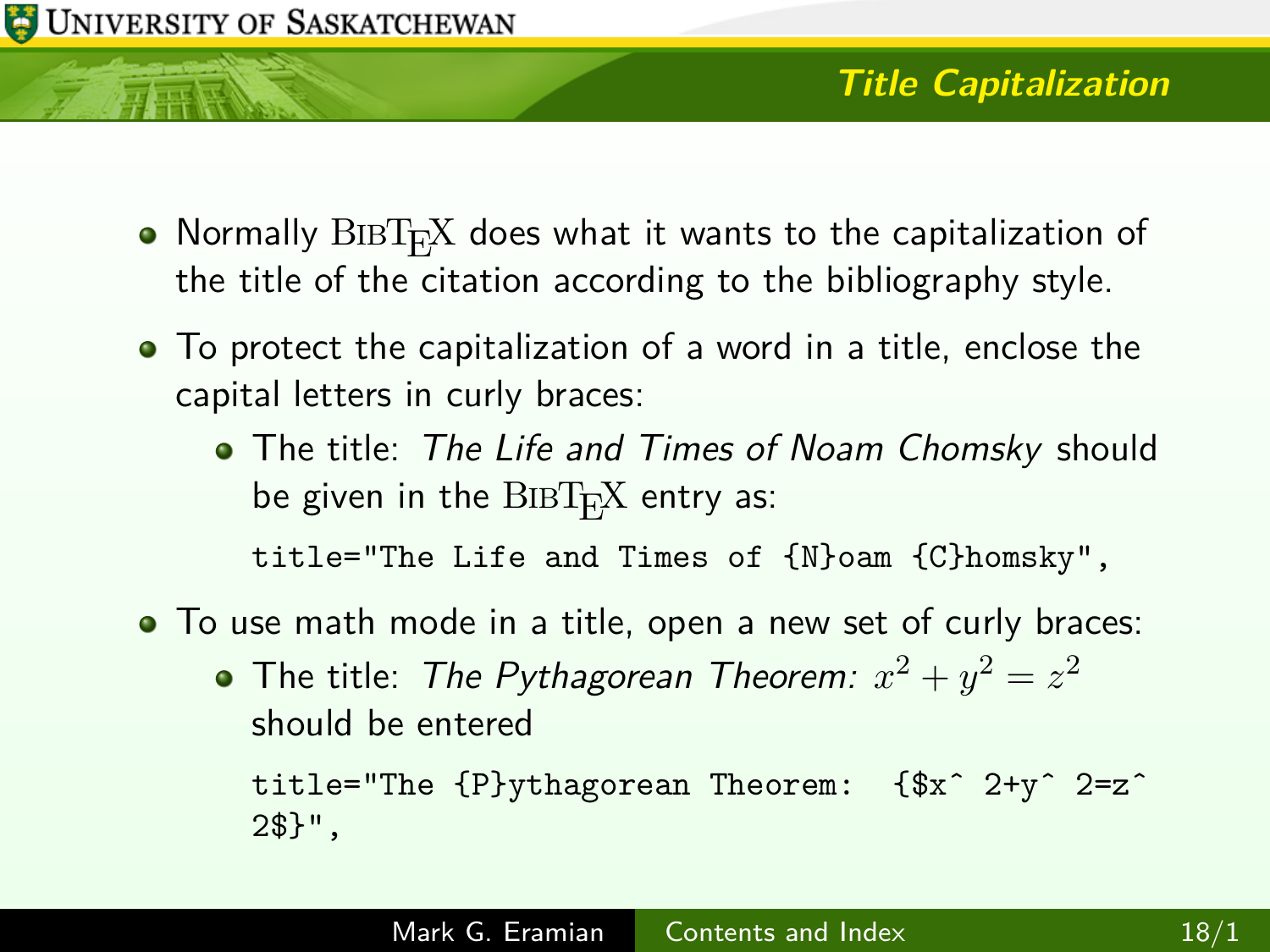- $\bullet$  Create a BIBT<sub>E</sub>X database for the following citations:
	- $\bullet$  Helmut Kopka and Patrick W. Daly. A Guide to LATFX (third edition), Addison-Wesley, 1999.
	- C. R. Dyer, A. Rosenfeld, and H. Samet. Region Representation: Boundary Codes from Quadtrees, Communications of the ACM, Volume 23, Number 2, 1980.
- Which type of entry should be used for these citations?
- Save your database as citations.bib.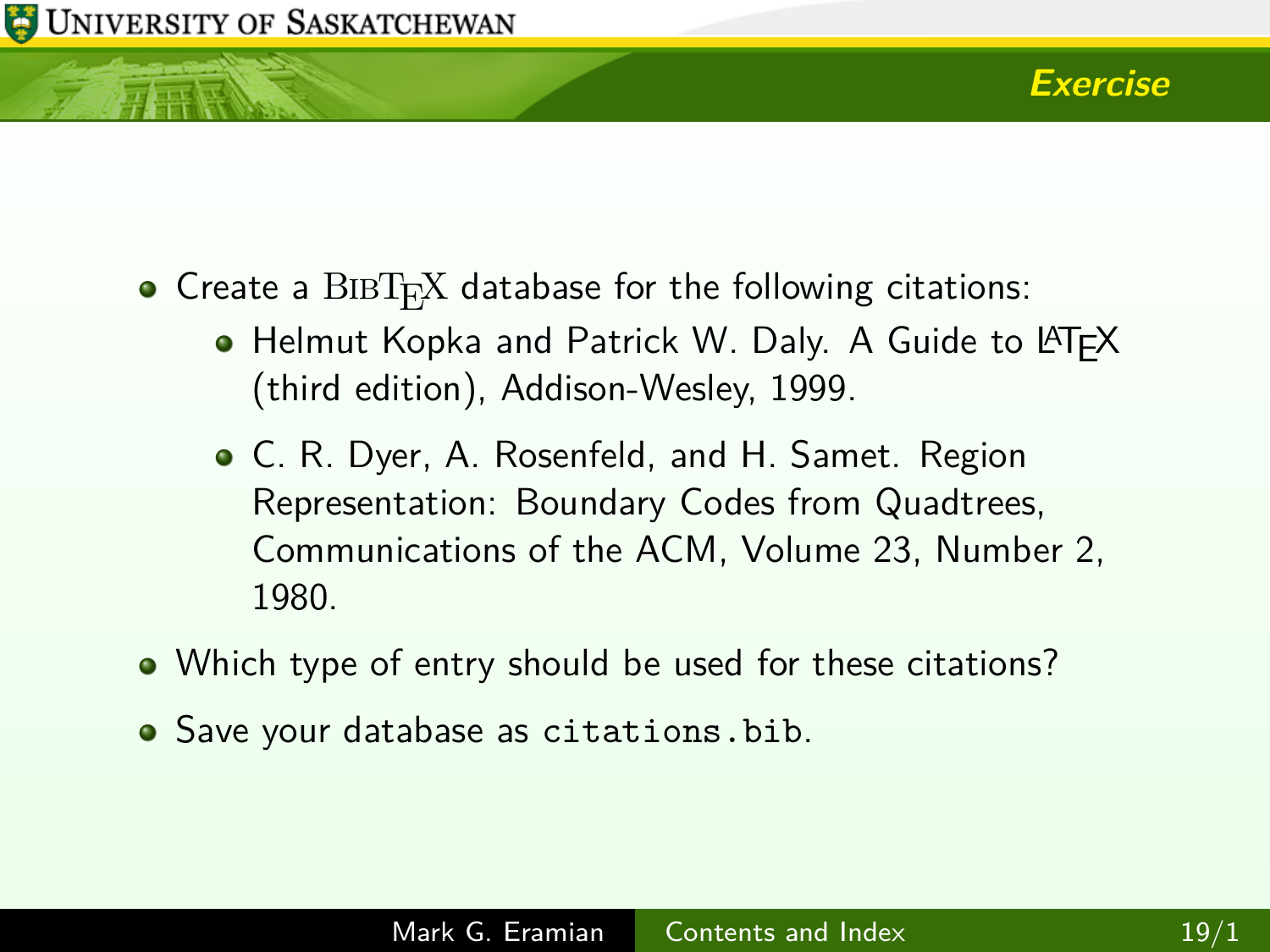

- Choose one of your workfiles, perhaps toc.tex.
- Just before the \end{document}, add the commands:

```
\ bibliographystyle { plain }
\ bibliographystyle { citations }
```
 $\bullet$  Insert some \cite commands in the body of the text using the labels you gave to your database entries.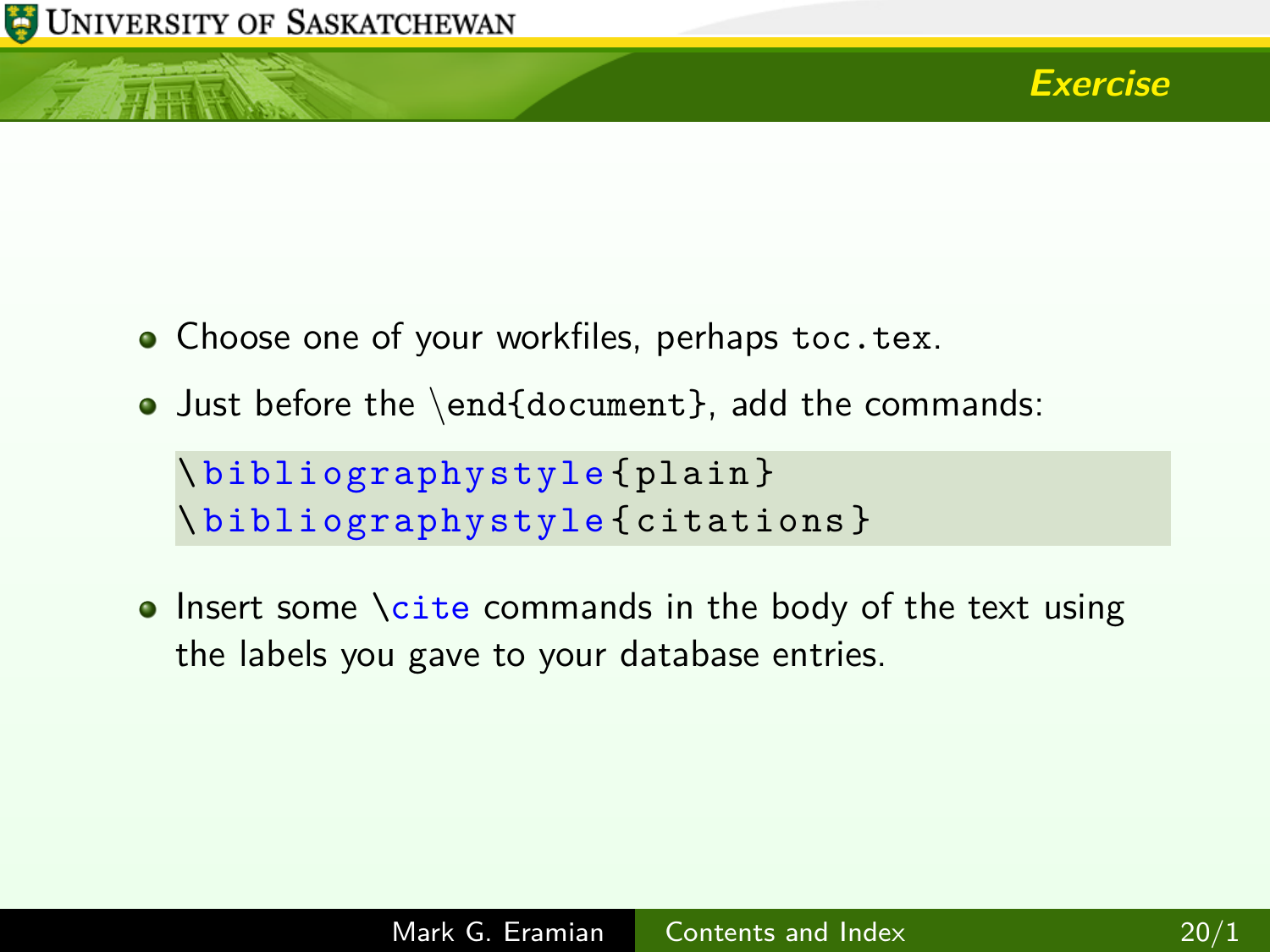ਜਦ ਵਿੱ



- Run LAT<sub>F</sub>X on toc.tex
- Run the command bibtex toc
- Run LATEX on toc.tex again.
- $\bullet$  Run LAT<sub>E</sub>X on toc.tex one more time (to make sure cross-references are updated).
- Now you should see your bibliography in the output document.